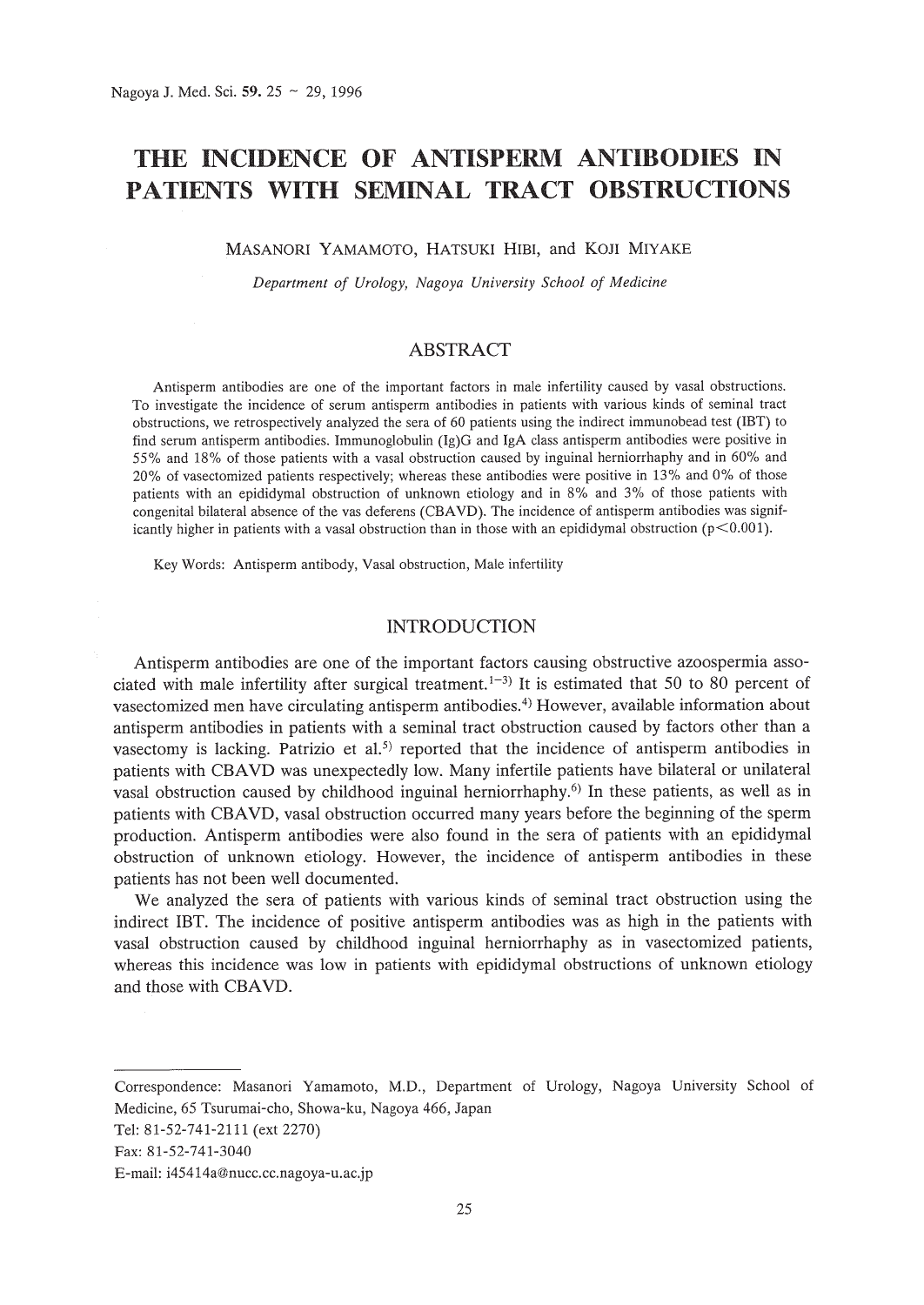# MATERIALS AND METHODS

The patient population consisted of 11 men with vasal obstructions caused by childhood inguinal herniorrhaphy, 5 vasectomized men, 8 men with epididymal obstructions of unknown etiology and 36 men with CBAVD, all of whom were treated at the Nagoya University Hospital from January 1991 to July 1995. The age of the patients with vasal obstructions caused by childhood inguinal herniorrhaphy ranged from 23 to 35 years. These patients had had bilateral inguinal herniorrhaphy before the age of 3, and the period of vasal obstruction was  $>$  20 years in all cases. None of the patients showed elevated serum luteinizing hormone (LH), foIliclestimulating hormone (FSH), prolactin (PRL) or testosterone (T). Testicular volume was normal in all patients. They underwent bilateral vasovasostomy according to microsurgical two-layer methods.<sup>7)</sup> Surgical exploration revealed a vasal obstruction in the inguinal canal in 9 patients, whereas 2 patients had vasal obstructions outside the external inguinal ring. No sperm granulomas were found at the testicular end of the vasa deferentia in any patient.

The age of the vasectomized patients ranged from 37 to 45 years. The period from vasectomy to vasectomy reversal was 8 years in all cases. The longest one was 13 years. None of the patients showed elevated serum LH, FSH, PRL or T except for one patient whose serum FSH level was 13.5 mIU/mL (normal value, 2.9 to 8.2 mIU/mL). Testicular volume was normal in all patients. Surgical exploration at vasectomy reversal showed that sperm granulomas were evident in 4 of 5 patients.

The age of the patients with epididymal obstructions of unknown etiology ranged from 27 to 35 years. Vasography showed normal patency. They had no previous history of urogenital infection. The results of a testicular biopsy in these patients revealed normal spermatogenesis. None of the patients showed elevated serum LH, FSH, PRL or T. Testicular volume was normal in all patients. They underwent microsurgical epididymovasostomy.<sup>8)</sup>

The age of patients with CBAVD ranged from 25 to 40 years. On physical examination their testes were bilaterally normal, but both vasa deferentia were not palpable. Seminal volume was less than 0.5 mL and seminal pH was 6 in all patients. The semen analysis showed fructose to be negative. All endocrine panels were within normal limits and testicular volume was normal in all patients. They underwent epididymal sperm retrieval for microfertilization by epididymal micropuncture technique. 9)

The serum of each patient was analyzed before each operation. Serum taken before the operation was kept at  $-20^{\circ}$ C until assayed. The indirect IBT was performed according to the method of Clarke et al.<sup>10)</sup> Two hundred microliters of complement-inactivated serum and 25  $\mu$ L of semen from a fertile donor were incubated for 60 minutes at  $37^{\circ}$ C. A  $7$ - $\mu$ L aliquot of the washed sperm was then mixed with 7  $\mu$ L of Tyrode solution with 5% bovine serum albumin (Sigma Chemical Co., St. Louis, MO) containing anti-human Ig beads (Biorad Laboratories, Richmond, CA). A positive result in the IBT was defined as  $>20\%$  attachment of motile sperm to the beads. We did not measure the titers of antisperm antibodies. All the tests used sperm (antigens) from the same donors with blood type  $O$  who had previously have tested negative for antisperm antibodies. A negative control (obtained from fertile men with blood type AB) was always included in the assay. Statistical analyses were performed using Fisher's direct test.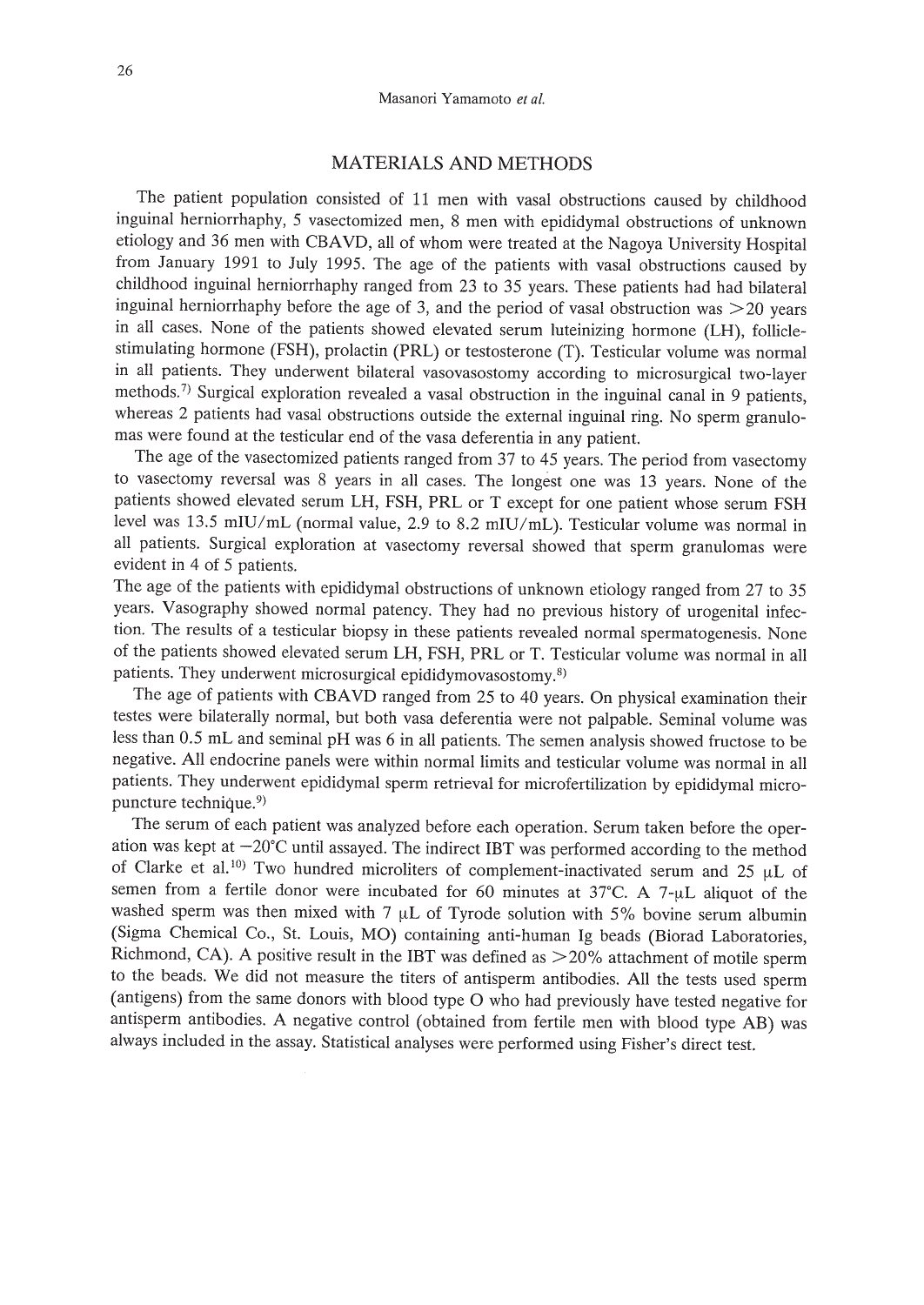## RESULTS

IgG and IgA class antisperm antibodies were positive in 55% and 18% of those patients with a vasal obstruction caused by inguinal herniorrhaphy, and in 60% and 20% of vasectomized patients respectively; whereas these antibodies were positive in 13% and 0% of those patients with an epididymal obstruction of unknown etiology, and in 8.3% and 2.8% of patients with CBAVD, respectively (Table 1). The antisperm antibodies were positive in all vasectomized patients who were found to have sperm granulomas (4/5). The incidence of antisperm antibodies was significantly different between the patients with vasal obstructions and those with epididymal obstructions ( $p < 0.001$ ). IgM class antisperm antibodies were negative in all patients.

Table 1. Number of Patients With Positive Serum Antisperm Antibodies, Sperm Granulomas and Surgical Outcome

| Group                                                 | IgG    | IgA    | Age          | Sperm Granuloma | Pregnancy |
|-------------------------------------------------------|--------|--------|--------------|-----------------|-----------|
| After herniorrhaphy $(n=11)$                          | 6(55)  | 2(18)  | $28 \pm 2.1$ | 0               |           |
| After vasectomy $(n=5)$                               | 3(60)  | 1(20)  | $40 \pm 1.9$ | 4               | 0         |
| Epididymal obstruction of<br>unknown etiology $(n=8)$ | 1(13)  | 0(0)   | $30 \pm 3.4$ | 0               |           |
| $CBAVD(n=36)$                                         | 3(8.3) | 1(2.8) | $33 \pm 4.1$ | 0               | 6         |

Values in parentheses are percentages. CBAVD (congenital bilateral absence of the vas deferens). Age is expressed as mean  $\pm$  SD.

Sperm appeared postoperatively in the semen of 6 of the 11 postherniorrhaphy patients; 5 patients with serum antisperm antibodies, and 1 patient without antibodies. Of these 6 patients, impaired sperm motility  $\langle 5\%$  was found in the 5 patients with IgG class antisperm antibodies, whereas the patient without antibodies had sperm motility  $> 30\%$ . Pregnancy was achieved by the one patient without antibodies. Sperm appeared postoperatively in one vasectomized patient without antisperm antibodies, but pregnancy was not achieved.

One patient with an epididymal obstruction of unknown etiology achieved natural pregnancy. Serum antisperm antibodies were negative in this patient. Six patients with CBAVD and without antisperm antibodies achieved successful pregnancy by epididymal micropunctured sperm combined with microfertilization.

## DISCUSSION

In the present study, a high incidence of positive antisperm antibodies was observed in those patients with a vasal obstruction caused by childhood inguinal herniorrhaphy. Hendry et al. reported on 5 patients with vasal obstruction after inguinal herniorrhaphy who had positive antisperm antibodies in their sera according to the tray agglutination test.<sup>11)</sup> However, the incidence of antibody-positive patients was not described in their article. Recently, Matsuda et al. reported that a significant percentage of patients with a vasal obstruction caused by infant inguinal herniorrhaphy have serum antisperm antibodies.<sup>12)</sup> Our present data confirm these later results.

When compared with vasal obstructions caused by vasectomy, one of the key clinical characteristics of post-herniorrhaphy vasal obstructions is the long period of obstruction beginning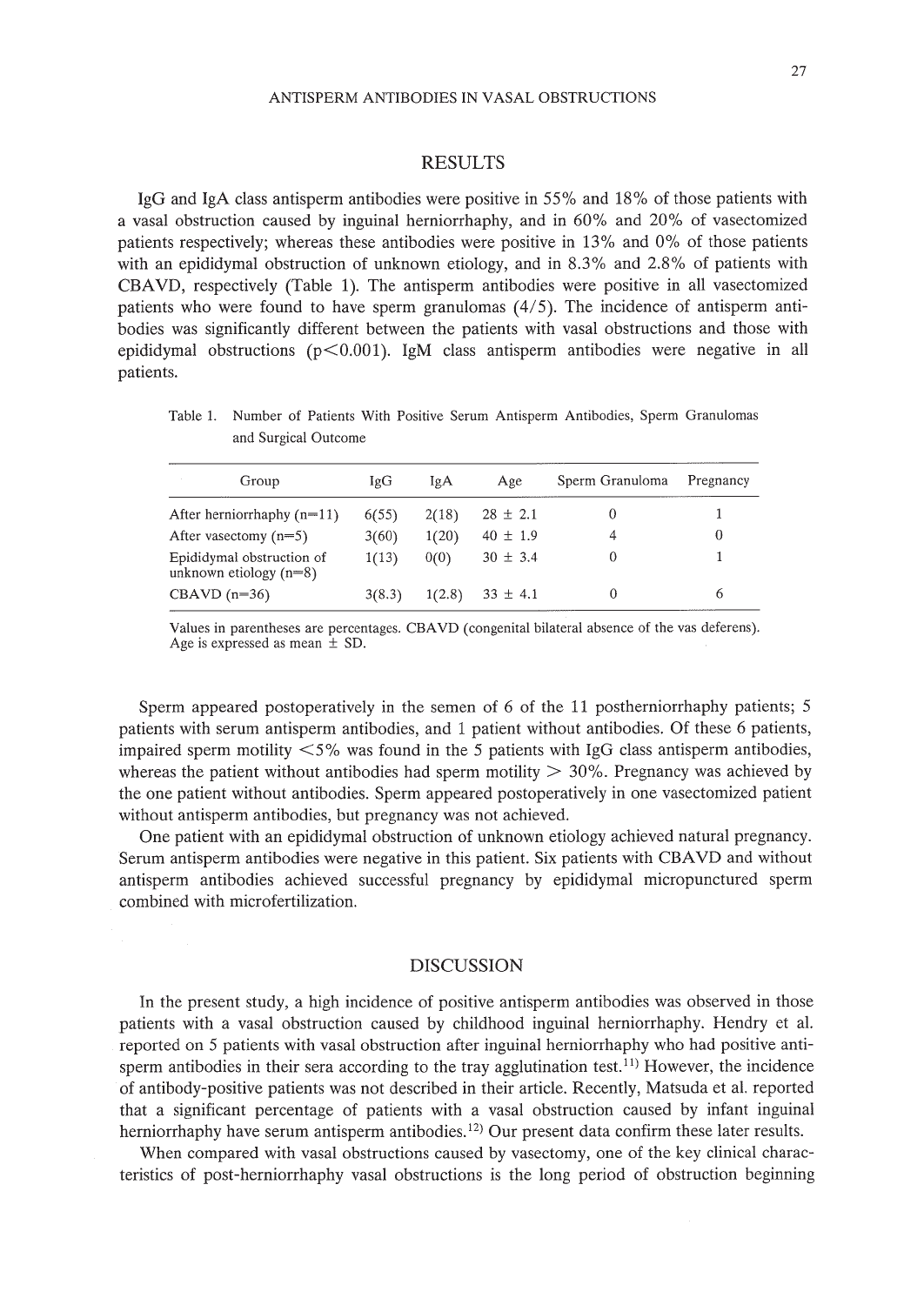many years before testicular spermatogenesis. Patients with CBAVD also have the same characteristic. Patrizio et al. reported an unexpected low incidence of antisperm antibodies in patients with CBAVD using the indirect IBT.<sup>5)</sup> In their study, pathological evaluation of the epididymal biopsied specimen in CBAVD patients revealed a marked hypertrophied epididymal muscular wall.<sup>5)</sup> On the basis of this finding, Patrizio et al. hypothesized that this hypertrophy prevented the leakage of soluble parts of degraded spermatozoa into the periepididymal interstitial tissue and, therefore, inhibited an immunological exposure and subsequent antisperm antibody formation.5) In the present study, patients who had undergone childhood inguinal herniorrhaphy had as high an incidence of positive antisperm antibodies as vasectomized patients. It is plausible, as postulated by Patrizio et al.,<sup>5)</sup> that some histologic difference in the epididymis between patients with CBAVD and patients with long-term vasal obstruction might be involved in the pathogenesis of antisperm antibodies.

Another characteristic of postherniorrhaphy vasal obstruction is that sperm granulomas are not formed because sperm first appear at puberty many years after the interruption of the vas deferens. In vasectomized patients, it has been reported that positive serum antibodies are correlated with the size of sperm granulomas.<sup>13)</sup> However, the present study demonstrates a high incidence of antisperm antibodies in patients with postherniorrhaphy vasal obstructions in spite of the absence of sperm granulomas. Epididymal blowout caused by increased intraluminal pressure,<sup>14)</sup> which may result in secondary epididymal obstruction, can be another cause of autoimmunity against sperm.

In conclusion, patients with vasal obstructions due to childhood inguinal herniorrhaphy have the highest incidence of antisperm antibodies in their sera even though no sperm granulomas exist. The vasectomized patients also have a high incidence of antisperm antibodies in their sera. This incidence is more marked in vasectomized patients with sperm granulomas. In contrast, those patients with an epididymal obstruction or with CBAVD have a significantly lower incidence of antisperm antibodies.

#### REFERENCES

- 1) Mandelbaum, S.L., Diamond, M.P. and DeCherney, AH.: The impact of antisperm antibodies on human infertility. *l. Urol.,* 138, 1-8 (1987).
- 2) Linnet, L.: Clinical immunology of vasectomy and vasovasostomy. *Urology,* 22, 101-114 (1983).
- 3) Alexander, N.J. and Anderson, D.1.: Vasectomy: consequences of autoimmunity to sperm antigens. *Fertil. Steril.,* 32, 253-260 (1979).
- 4) Haas, G.G.: Antibody-mediated causes of male infertility. *Urol. Clin. NA.,* 14,539-550 (1987).
- 5) Patrizio, P., Moretti-Rojas, 1., Ord, T., Balmaceda, J., Silber, S. and Asch, R.H.: Low incidence of sperm antibodies in men with congenital absence of the vas deferens. *Ferti!. Steril.,* 52,1018-1021 (1989).
- 6) Miyake, K., Yamamoto, M. and Mitsuya, H.: Vasovasostomy for obstructive azoospermia due to herniorrhaphy in childhood. *Nagoya l. Med. Sci.,* 49, 53-59 (1987).
- 7) Silber, S.1.: Microscopic technique for reversal of vasectomy. *Surg. Gynecol. Obstet.,* 143,630-631 (1976).
- 8) Yamamoto, M., Katsuno, S., Hibi, H. and Miyake, K.: Microscopic vasoepididymostomy for epididymal obstruction of unknown etiology: Experiences of ten cases. *lap. l. Ferti!. Steri/.,* (in press).
- 9) Yamamoto, M., Hibi, H., Miyake, K., Fukugaki, H., Suganuma, N. and Tomoda, Y.: Bulk sperm collection by epididymal micropuncture and stimulation of the spermatic nerve: A novel method for sperm retrieval for IVF for surgically irreparable vasal obstruction. *Int. l. Androl.,* 18,97-102 (1995).
- 10) Clarke, G.N., Stojanoff, A, Cauchi, M.N. and Johnston, W.I.H.: The immunoglobulin class of antispermatozoal antibodies in serum. *Am. l. Reprod. Immunol. Microbiol.,* 7,143-147 (1985).
- 11) Hendry, W.F., Parslow, J.M., Stedronska, J. and Wallace, D.M.A: The diagnosis of unilateral testicular obstruction in subfertile males. *Br. l. Urol.,* 54, 774-779 (1982).